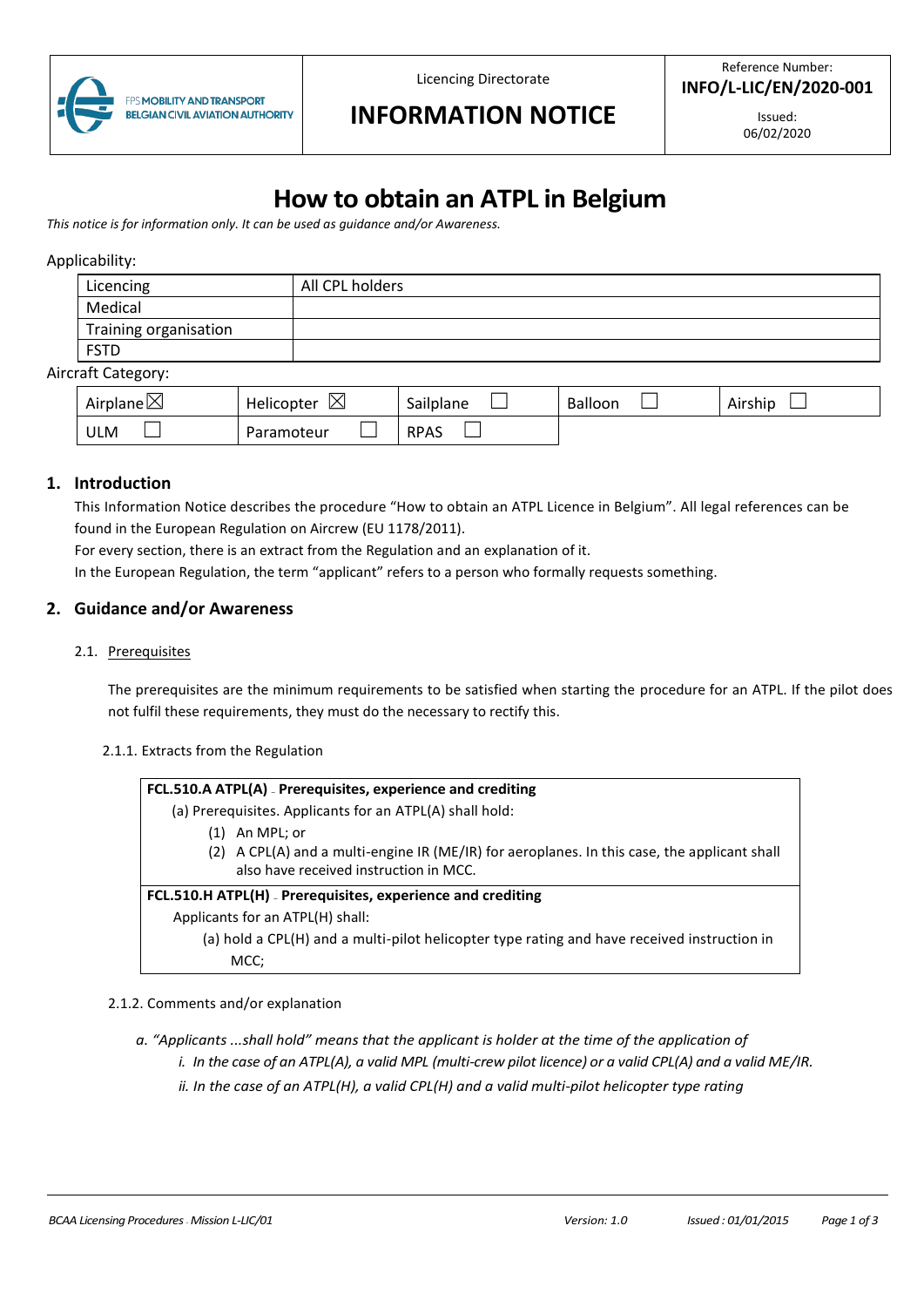*b. "hold ... a multi-engine IR for aeroplanes" means that the applicant is holder at the time of the application of the IR rating on a Multi-engine aeroplane. This means IR endorsed on the licence for a multi-engine aeroplane or a multi-pilot multi-engine type rating.*

#### 2.2. Minimum experience to apply for the ATPL licence

2.2.1. Extract from the Regulation:

| FCL.510.A ATPL(A) - Prerequisites, experience and crediting                               |  |  |
|-------------------------------------------------------------------------------------------|--|--|
| (b) Experience. Applicants for an ATPL(A) shall have completed a minimum of 1500 hours of |  |  |
| flight time in aeroplanes, including at least:                                            |  |  |
| 500 hours in multi-pilot operations on aeroplanes;<br>(1)                                 |  |  |
| (i) 500 hours as PIC under supervision; or<br>(2)                                         |  |  |
| (ii) 250 hours as PIC; or                                                                 |  |  |
| 250 hours, including at least 70 hours as PIC, and the remaining as PIC under<br>(iii)    |  |  |
| supervision;                                                                              |  |  |
| FCL.510.H ATPL(H) - Prerequisites, experience and crediting                               |  |  |
| Applicants for an ATPL(H) shall:                                                          |  |  |
| (b) have completed as a pilot of helicopters a minimum of 1 000 hours of flight time      |  |  |
| including at least:                                                                       |  |  |
| 350 hours in multi-pilot helicopters;<br>(1)                                              |  |  |
| $(2)$ (i) 250 hours as PIC; or                                                            |  |  |
| (ii) 100 hours as PIC and 150 hours as PIC under supervision; or                          |  |  |
| (iii)250 hours as PIC under supervision in multi-pilot helicopters. In this case, the     |  |  |
| ATPL(H) privileges shall be limited to multi-pilot operations only, until 100 hours as    |  |  |
| PIC have been completed;                                                                  |  |  |

#### 2.2.2. Comments and/or explanation

- *a. "Multi-pilot operations on aeroplanes" means an operation requiring at least two pilots using multi-crew cooperation in either multi-pilot or single-pilot aeroplanes. Therefore the relevant experience can be built up on single-pilot aeroplanes. It must be noted that the ATPL(A) skill test shall be taken on a multi-pilot aeroplane, meaning an aeroplane certified for operation with a minimum crew of at least two pilots.*
- *b. "Multi-pilot helicopters" means an helicopter which is required to be operated with a co-pilot specified in the flight manual or by the air operator certificate or equivalent document.*
- *c. "PIC under supervision" or PICUS, means a co-pilot performing, under the supervision of the pilot-in-command, the duties and functions of a pilot-in-command. We need a PICUS letter of your airline. You will find a template letter on our website.*

#### 2.3. Procedure for skill test

The pilots can only pass their skill test if they meet the prerequisites and have the minimum experience as required above. To pass the skill test, the pilot must contact a qualified examiner.

# 2.3.1. Extract from the regulation:

# **FCL.520.A ATPL(A) — Skill test**

Applicants for an ATPL(A) shall pass a skill test in accordance with Appendix 9 to this Part to demonstrate the ability to perform, as PIC of a multi-pilot aeroplane under IFR, the relevant procedures and manoeuvres with the competency appropriate to the privileges granted.